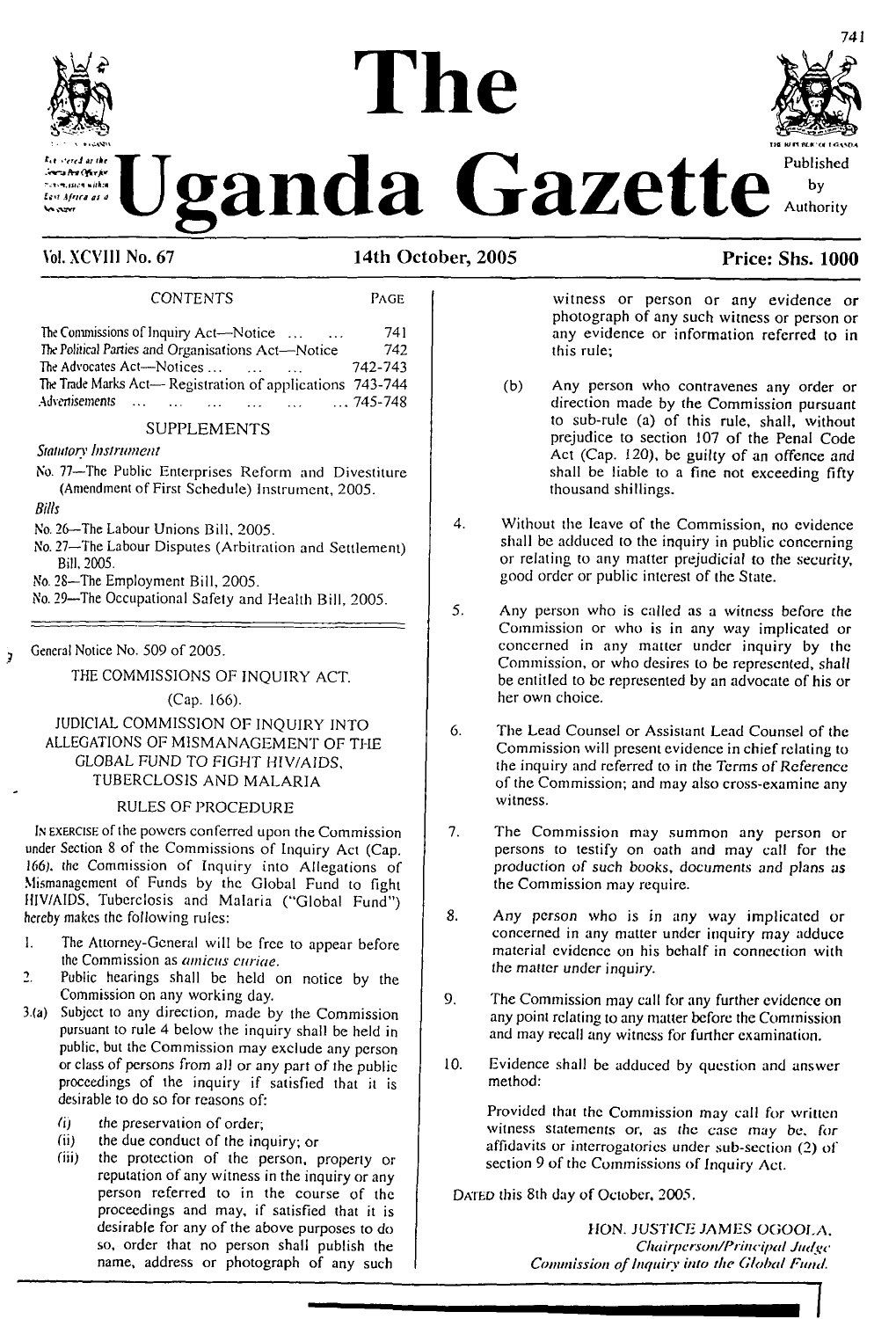General Notice No. 510 of 2005.

#### PUBLIC NOTICE

IN PURSUANCE of the powers conferred upon the Registrar General by Section <sup>11</sup> of the Political Parties and Organisations Act, 2002, the public is hereby notified of the following changes made by Forum for Democratic Change (FDC) in their Constitution.

At its sitting on 3rd October, 2005, at the Headquarters of the Forum for Democratic Change, the Transitional National Council resolved to amend the Constitution of the Party as follows:

Insert a new sub-clause after Article 11 (ii) to be <sup>1</sup> l(iii) to read:

"Not withstanding the provisions of Article <sup>11</sup> of this Constitution, the First Delegates' Conference shall be composed of the following:

- (i) Members of the Transitional National Council.
- (ii) District Chairpersons.
- (iii) One Delegate representing each Constituency.
- (iv) Two Women representatives from each District.
- (v) Two Youth Delegates from each district, one of whom shall be a woman.
- (vi) Two Workers' Delegates from each of the 4 Historical Regions being Buganda, the West, the East and the North.
- (vii) Two Delegates with disabilities from each of the 4 Historical Regions of Buganda, the West, the East and the North.

(viii) Twenty members elected from the External Chapters." And renumber (iii) to read (iv).

JULIET NASSUNA,

*Assistant Registrar Political Parties and Organisations.*

General Notice No. 511 of 2005.

#### THE ADVOCATES ACT.

#### NOTICE.

#### APPLICATION FOR A CERTIFICATE OF ELIGIBILITY.

IT IS HEREBY NOTIFIED that an application has been presented to the Law Council by Okwalinga Joseph Joel Junior who is stated to be a holder of Bachelor of Laws of Makerere University having been awarded a Degree on the 17th day of January, 2003 and to have been awarded a Diploma in Legal Practice by the Law Development Centre on the 6th day of May 2005 for the issue of a Certificate of Eligibility for entry of his name on the Roll of Advocates for Uganda.

| Kampala,            | HELLEN OBURA (MRS.),           |
|---------------------|--------------------------------|
| 10th October, 2005. | Acting Secretary, Law Council. |

General Notice No. 512 of 2005.

## THE ADVOCATES ACT. NOTICE.

#### APPLICATION FOR A CERTIFICATE OF ELIGIBILITY.

IT IS HEREBY NOTIFIED that an application has been presented to the Law Council by Nsambu Jean-Marie who is stated to be a holder of Bachelor of Laws of Makerere University having been awarded a Degree on the 21st day of November, 2003 and to have been awarded a Diploma in Legal *Practice by the Law Development* Centre on the 6th day of May, 2005 for the issue of a Certificate of Eligibility for entry of his name on the Roll of Advocates for Uganda.

Kampala, HELLEN OBURA (MRS.), 3th July, 2005. *Acting Secretary, Law Council.* General Notice No. 513 of 2005.

#### THE ADVOCATES ACT. NOTICE.

#### APPLICATION FOR A CERTIFICATE OF ELIGEL"

It is HEREBY NOTIFIED that an application has  $\frac{1}{2}$ . presented to the Law Council by Jeffrey Atwine \*\* stated to be a holder of Bachelor of Laws of Mar-University having been awarded a Degree on the 17th  $C$ January, 2003 and to have been awarded a Diploma in Le Practice by the Law Development Centre on the 16th da April, 2004 for the issue of a Certificate of Eligibility entry of his name on the Roll of Advocates for Uganda

| Kampala,           | HELLEN OBURA (MRS )         |
|--------------------|-----------------------------|
| 4th October, 2005. | Acting Secretary, Law Corr. |

General Notice No. 514 of 2005.

#### THE ADVOCATES ACT. NOTICE.

APPLICATION FOR A CERTIFICATE OF ELIGIBLITI  $\overline{\phantom{a}}$ 

IT IS HEREBY NOTIFIED that an application has been presented to the Law Council by Mwebaza Christopher \*\* is stated to be a holder of Bachelor of Laws of Uganizi Christian University having been awarded a Degree on re ■ 3rd day of October, 2003 and to have been awarded *i* Diploma in Legal Practice by the Law Development Cer.": on the 6th day of May, 2005 for the issue of a Certificate  $\sigma$ Eligibility for entry of his name on the Roll of Advocates  $fx$ Uganda.

| Kampala,            | HELLEN OBURA (MRS)            |
|---------------------|-------------------------------|
| 10th October, 2005. | Acting Secretary, Law Council |

General Notice No. 515 of 2005.

#### THE ADVOCATES ACT.

#### NOTICE.

#### APPLICATION FOR A CERTIFICATE OF ELIGIBILITY

IT IS HEREBY NOTIFIED that an application has been presented to the Law Council by Kansiime Pamella who  $\uparrow$ stated to be a holder of Bachelor of Laws of Makeren University having been awarded a Degree on the 21st day of November, 2003 and to have been awarded a Diploma i: Legal Practice by the Law Development Centre on the 6<sup>-1</sup> day of May, 2005 for the issue of a Certificate of Eligibilit for entry of her name on the Roll of Advocates for Ugand:

| Kampala,            | HELLEN OBURA (MRS            |
|---------------------|------------------------------|
| 11th October, 2005. | Acting Secretary, Law Counci |

General Notice No. 516 of 2005.

#### THE ADVOCATES ACT.

#### NOTICE.

## APPLICATION FOR A CERTIFICATE OF ELIGIBILIT'

IT is HEREBY NOTIFIED that an application has bee presented to the Law Council by Kihumuro Sheila who stated to be a holder of Bachelor of Laws of Makere University having been awarded a Degree on the 17th day \* January, 2003 and to have been awarded a Diploma in Leg Practice by the Law Development Centre on the 6th day'. May, 2005 for the issue of a Certificate of Eligibility  $f_1$ entry of her name on the Roll of Advocates for Uganda-

Kampala, HELLEN OBURA (MRS)<br>11th October, 2005. Active Secretary Law Counc 11th October, 2005. *Acting Secretary. Law Counc* **In the contract of the contract of the contract of the contract of the contract of the contract of the contract of the contract of the contract of the contract of the contract of the contract of the contract of the contra**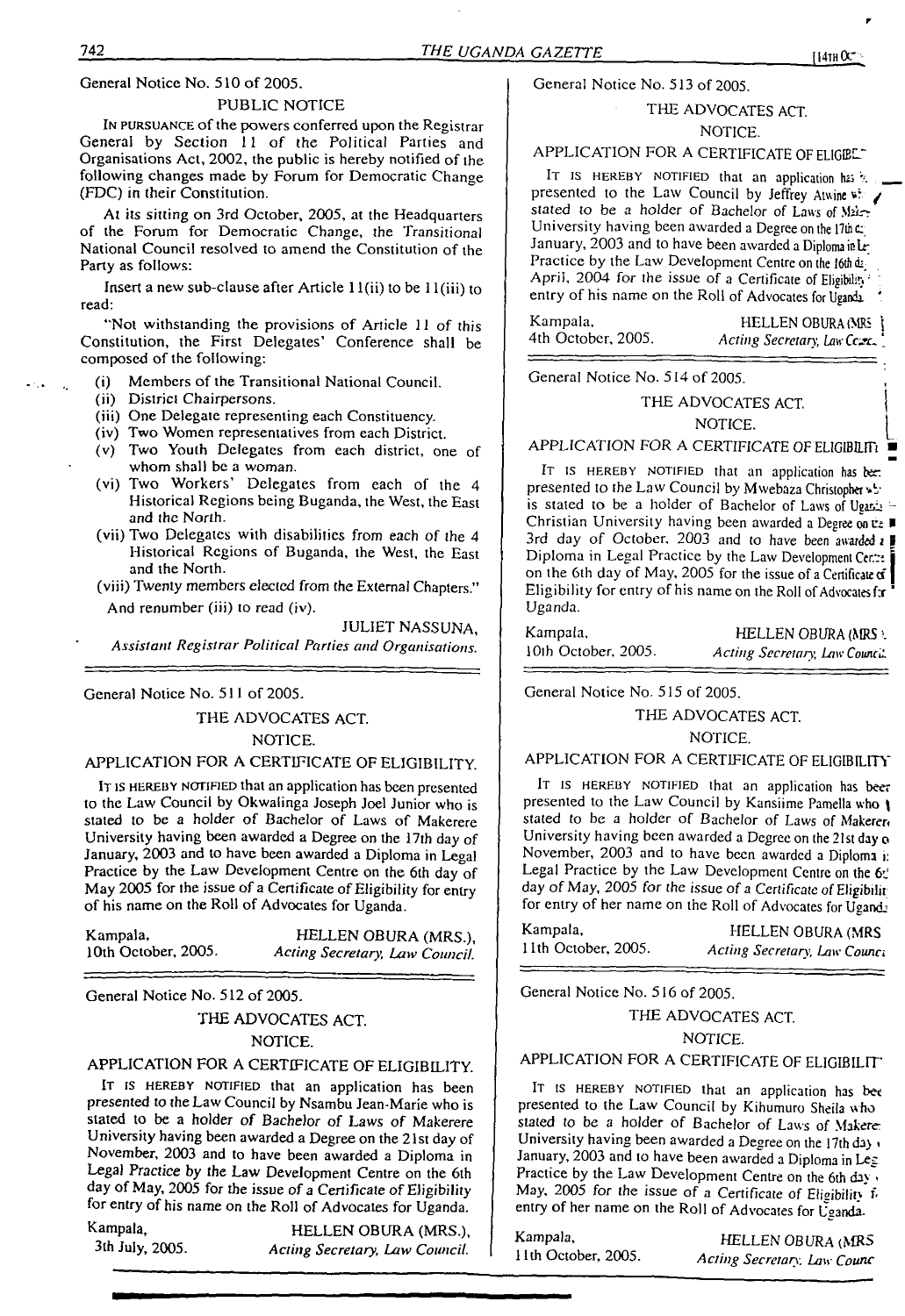General Notice No. 517 of 2005.

#### THE ADVOCATES ACT. NOTICE.

#### .APPLICATION FOR A CERTIFICATE OF ELIGIBILITY.

It is hereby notified that an application has been presented to the Law Council by Arinaitwe Overson who is stated to be a holder of Bachelor of Laws of Makerere University having been awarded a Degree on the 17th day of January. 2003 and to have been awarded a Diploma in Legal Practice by the Law Development Centre on the 6th day of May. 2005 for the issue of a Certificate of Eligibility for entry of his name on the Roll of Advocates for Uganda.

Kampala, HELLEN OBURA (MRS.), Ilth October, 2005. *Acting Secretary, Law Council.*

General Notice No. 518 of 2005.

#### THE ADVOCATES ACT.

#### NOTICE.

#### APPLICATION FOR A CERTIFICATE OF ELIGIBILITY.

It is HEREBY NOTIFIED that an application has been presented to the Law Council by Muliisa Peter who is stated to be <sup>a</sup> holder of Bachelor of Laws of Makerere University having been awarded a Degree on the 17th day of January, <sup>2003</sup> and to have been awarded a Diploma in Legal Practice h the Law Development Centre on the 16th day of April, <sup>2004</sup> for the issue of a Certificate of Eligibility for entry of his name on the Roll of Advocates for Uganda.

| Kampala,            | HELLEN OBURA (MRS.),           |
|---------------------|--------------------------------|
| IIth October, 2005. | Acting Secretary, Law Council. |

General Notice No. 519 of 2005.

#### THE ADVOCATES ACT.

NOTICE.

## .APPLICATION FOR A CERTIFICATE OF ELIGIBILITY.

It is HEREBY NOTIFIED that an application has been xesented to the Law Council by Pauline Akello who is suted to be a holder of Bachelor of Laws of Makerere University having been awarded a Degree on the 21st day of November, 2003 and to have been awarded a Diploma in Legal Practice by the Law Development Centre on the 6th day of May, 2005 for the issue of a Certificate of Eligibility f:r entry of her name on the Roll of Advocates for Uganda.

| Kampala,                      | HELLEN OBURA (MRS.).           |
|-------------------------------|--------------------------------|
| $\tilde{ }$ :h October, 2005. | Acting Secretary, Law Council. |

General Notice No. 520 of 2005.

THE ADVOCATES ACT

NOTICE.

## APPLICATION FOR A CERTIFICATE OF ELIGIBILITY.

It is HEREBY NOTIFIED that an application has been presented to the Law Council by Henry Jabo who is stated t; be <sup>a</sup> holder of Bachelor of Laws of Makerere University r.ijng been awarded a Degree on the 2<sup>1</sup> st day of November, -7)3 and to have been awarded a Diploma in Legal Practice '? the Law Development Centre on the 6th day of May, ;-Z/5 for the issue of a Certificate of Eligibility for entry of ' . name on the Roll of Advocates for Uganda.

Kampala, HELLEN OBURA (MRS.), *.4th October, 2005. Acting Secretary, Law Council.* General Notice No. 521 of 2005.

#### THE ADVOCATES ACT.

#### NOTICE.

#### APPLICATION FOR A CERTIFICATE OF ELIGIBILITY.

IT IS HEREBY NOTIFIED that an application has been presented to the Law Council by Kalenge Bashir who is stated to be a holder of Bachelor of Laws of Makerere University having been awarded a Degree on the 21st day of November, 2003 and to have been awarded a Diploma in Legal Practice by the Law Development Centre on the 6th day of May, 2005 for the issue of a Certificate of Eligibility for entry of his name on the Roll of Advocates for Uganda.

Kampala, **HELLEN OBURA (MRS.),**<br>12th October, 2005. Acting Secretary, Law Council. 12th October, 2005. *Acting Secretary, Law Council.*

General Notice No. 522 of 2005.

#### THE TRADE MARKS ACT.

#### (Cap. 83).

#### NOTICE.

NOTICE IS HEREBY GIVEN that any person who has grounds to oppose the registration of any of the marks advertised herein may within sixty days from (he date of this *Gazette,* lodge a Notice of opposition on Trade Mark Form No. 6 together with a fee of Shs. 4000 in case of National applicants or US\$ 250 in case of Foreign applicants. The period of lodging Notice of opposition may be extended in suitable cases by the Registrar as he thinks fit upon such terms as he may direct. Formal opposition should not be lodged until after reasonable notice has been given by letter to the applicant so that he may have an opportunity to withdraw his application before the expense of opposition proceedings is incurred. Failure to give such notice will be taken into account in considering any application by the opponent for an order for costs if the opposition is uncontested by the applicant. Representations of the marks herein advertised can be inspected at the office of the Registrar of Trade Marks, Amamu House, Plot No. 5B George Street, P.O. Box 6848, Kampala.

| (21) | APPLICATION NO. 27291 IN PART "A". |
|------|------------------------------------|
| (52) | Class 1.                           |

# **REXOLIN**

(54)

(53)

(59) (64)

- (57) *Nature ofgoods—* Chelates; agricultural chemicals such as fertilisers and nutrients.
- (73) *Name ofapplicant* Akzo Nobel Chemicals B.V.
- (77) *Address—* Stationsplcin 4, 3818 LE, Aniersfoort, Netherlands.
- (74) C/o M/s. Sengendo & Co. Advocates, P.O. Box 6914, Kampala.
- (22) *Date offiling application—* 4th January, 2004.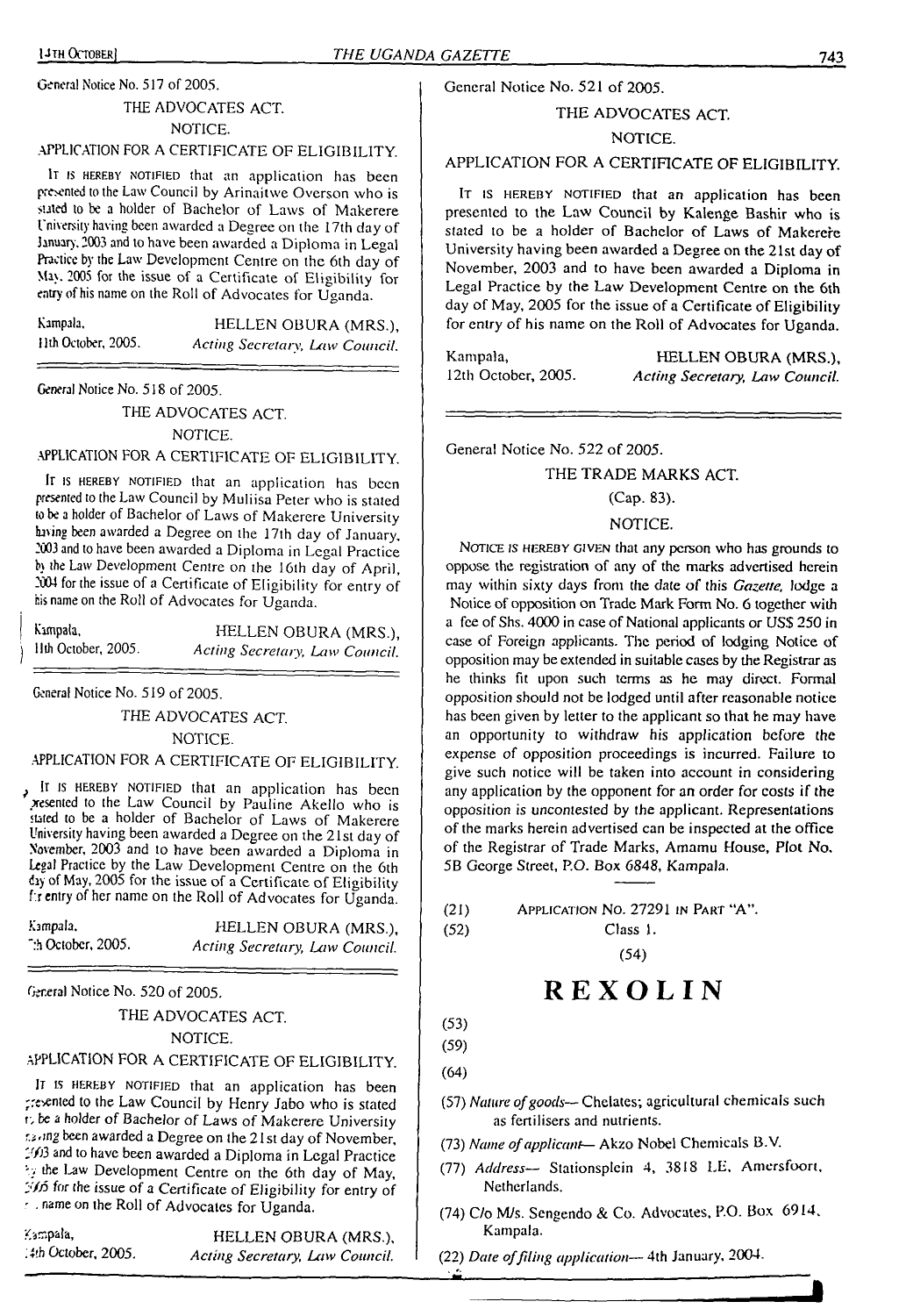$\mathbf{I}$ 

(21) (52) Application No. 27944 in Part ''A". Class 09.

(54)

# **GMAIL**

- (53)
- (59)
- (64)
- (57) *Nature of goods—* Scientific, nautical, surveying, electric, photographic, cinematographic, optical, weighing, measuring, signalling, checking measuring, signalling, checking (supervision), life-saving and teaching apparatus and instruments; apparatus for recording, transmission or reproduction of sound or images; magnetic data carriers, recording discs; automatic vending machines and mechanisms for coinoperated apparatus; cash registers, calculating machines, data processing equipment and computers; fire extinguishing apparatus; computer software.
- (73) *Name of applicant —* Google Inc, a Delaware Corporation.
- (77) *Address—* 1600 Amphitheatre Parkway, Mountain View, California 94043, United States of America.
- (74) C/o M/s. MMAKS Advocates, 3rd Floor, Diamond Trust Building, P.O. Box 7166, Kampala.
- (22) *Date offiling application—* 16th August, 2005.
- (21) Application No. 27933 in Part "A".
- (52) Class 09.

(54)

# **AX75**

(53)

(59)

- (64)
- (57) *Nature of goods—* Telephones, mobile phones; accumulators, batteries, accessories for mobile phones, i.e. supports, hands-free sets, charging cables, charging units, charging stations, headsets, mouse devices, chip cards; communication computers; software; cameras.
- (73) *Name of applicant—* Siemens Aktiengeselischaft, A German Company.
- (77) *Address—* Wittelsbacherplatz 2, Munich, Federal Republic of Germany.
- (74) C/o M/s. MMAKS Advocates, 3rd Floor, Diamond Trust Building, P.O. Box 7166, Kampala.
	- 2) *Date offiling application—* 8th August, 2005.

(21) Application No. 27879 in Part "A". (52) Class 09.

(54)

**A75**

- (53) *Disclaimer* Registration of this Trade mark shall g: no right to the exclusive use of the letter "A" or of  $\mathbb{R}^1$ . numeral "75" except as represented.
- (59)

(64)

- (57) *Nature of goods—* Telephones, mobile pher^ accumulators, batteries, accessories for moble phones, i.e. supports, hands-free sets, charging cables, charging units, charging stations, headers, mouse devices, chip cards; communication computers; software; cameras.
- (73) *Name of applicant—* Siemens Aktiengeselischaft. <sup>A</sup> German Company.
- (77) *Address—* Wittelsbacherplatz 2, Munich, Federi! Republic of Germany.
- (74) C/o M/s. MMAKS Advocates, 3rd Floor, Diamord Trust Building. P.O. Box 7166, Kampala.
- (22) *Date offiling application—* 21st July, 2005.
- (21) Application No. 19494 in Part "A". (52) Class 16.  $(54)$



(57) *Nature ofgoods—* Printed matter.

- (73) *Name of applicant—* Uganda National Bureau of Standards.
- (77) *Address—* Nakawa Industrial Area. P.O. Box 6329. Kampala.

(74)

(22) *Date offiling application—* 25th July. <sup>1</sup>*995.*

Kampala, MAUDAH ATL'ZARIRWE, 30th September, 2005. *Assistant Registrar ofTraderr.^rks.*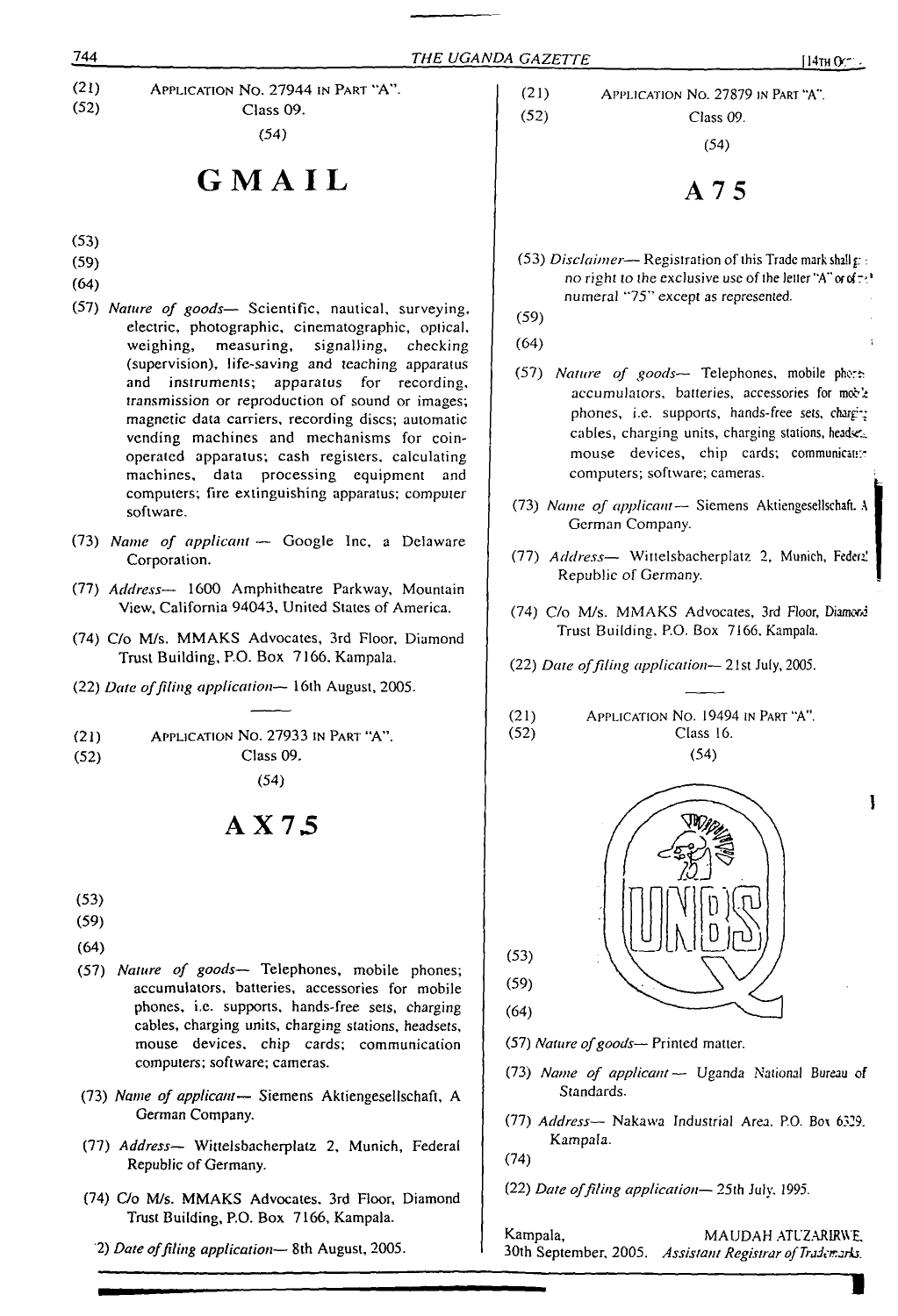7

# **ADVERTISEMENTS**

#### THE REGISTRATION OF TITLES ACT. (Cap. 230).

NOTICE.

ISSUE OF SPECIAL CERTIFICATE OF TITLE.

*Leasehold Register*—Volume 192 Folio 14. Plot No. 50 Naboa Road. Mbale.

Notice is hereby given that after the expiration of one month from the publication hereof. I intend to issue in the names of Popat Sunderji. P.O. Box 72. Mbale, a special Certificate of Title under the above Volume and Folio, the Certificate of Title which was originally issued having been lost.

Kampala, SARAH KUSIIMA, SARAH KUSIIMA, SOch August, 2005. for Ag. Commissioner Land Registration 30th August. 2005. *forAg. Commissioner Land Registration.*

#### THE REGISTRATION OF TITLES ACT. (Cap. 230). NOTICE.

#### ISSUE OF SPECIAL CERTIFICATE OF TITLE.

*Leasehold Register*—Volume 3019 Folio 3 Plot No. 22 Buruli Block 240 and Block 232 Plot 22 at Namukanga.

NOTICE IS HEREBY GIVEN that after the expiration of one month from the publication hereof, I intend to issue in the names of George Hannington Kasozi of P.O. Kakooge, a special Certificate of Title under the above Volume and Folio, the Certificate of Title which was originally issued having been lost.

Kampala, NAMUTEBI VERONICA, NAMUTEBI VERONICA, 10th October, 2005. for Ag. Commissioner Land Registration 10th October, 2005. *forAg. Commissioner LandRegistration.*

#### THE REGISTRATION OF TITLES ACT. (Cap. 230). NOTICE.

#### ISSUE OF SPECIAL CERTIFICATE OF TITLE.

*Leasehold Register*—Volume 359 Folio <sup>1</sup> Plot Nos. 4,6 and 8 Constantino Lobo Road.

NOTICE IS HEREBY GIVEN that after the expiration of one month from the publication hereof, I intend to issue in the names of The Registered Trustees of the Mbarara Indian Education Society of P.O. Box 34, Mbarara, a special Certificate of Title under the above Volume and Folio, the Certificate of Title which was originally issued having been lost.

Kampala, NAMUTEBI VERONICA, 28th September, 2005. *forAg. CommissionerLandRegistration.*

#### THE REGISTRATION OF TITLES ACT. (Cap. 230). NOTICE.

#### ISSUE OF SPECIAL CERTIFICATE OF TITLE.

Gomba Block 136 Plot 1, Approx. 341.04 Hectares at Luzira.

NOTICE IS HEREBY GIVEN that after the expiration of one month from the publication hereof, I intend to issue in the names of Hamu Mukasa (Deceased), a special Certificate of Title under the above Block and Plot, the Certificate of Title which was originally issued having been lost.

Kampala, EDWARD KARIBWENDE, 30th September, 2005. *Ag. CommissionerLandRegistration.*

#### THE REGISTRATION OF TITLES ACT. (Cap. 230). NOTICE.

#### ISSUE OF SPECIAL CERTIFICATE OF TITLE.

*Leasehold Register*—Volume 2118 Folio 25 Plot No, 13-19 Yokana Mukasa Road, Entebbe.

NOTICE IS HEREBY GIVEN that after the expiration of one month from the publication hereof, I intend to issue in the names of Ruberantwari Priscilla, Allan Kwizera Ruberantwari, Anthony Ruberantwari, Ruberantwari Arthur Johnson and John Ruberantwari all of P.O. Box 280, Entebbe, a special Certificate of Title under the above Volume and Folio, the Certificate of Title which was originally issued having been lost.

Kampala, SARAH KUSIIMA, 30th September, 2005. *forAg. Commissioner LandRegistration.*

> THE REGISTRATION OF TITLES ACT. (Cap. 230). NOTICE.

#### ISSUE OF SPECIAL CERTIFICATE OF TITLE.

Mawokota Block 122 Plot 9, Approx. 60.0 Acres at Nsujuwe Kiringente.

NOTICE IS HEREBY GIVEN that after the expiration of one month from the publication hereof, I intend to issue in the names of Mariam Lwakulinda of Mawokota, a special Certificate of Title under the above Block and Plot, the Certificate of Title which was originally issued having been lost.

Kampala, DDAMULIRA AHMED,<br>7th October, 2005. for Ag. Commissioner Land Registration. 7th October, 2005. *forAg. CommissionerLandRegistration.*

> THE REGISTRATION OF TITLES ACT. (Cap. 230). NOTICE.

#### ISSUE OF SPECIAL CERTIFICATE OF TITLE.

Block 78 Plot 214, Area: 5.0 Acres at Kumamboga.

NOTICE IS HEREBY GIVEN that after the expiration of one month from the publication hereof, I intend to issue in the $=$ names of Late Matayo Kizza, a special Certificate of Titles under the above Block and Plot, the Certificate of Title which was originally issued having been lost.

Kampala, GEORGE KWIRIKAGIRA MPAKA<br>10th October, 2005. for Ag. Commissioner Land Registration <sup>I</sup>Oth October, 2005. *forAg. Commissioner LandRegistration^*

#### THE REGISTRATION OF TITLES ACT. (Cap. 230). NOTICE.

#### ISSUE OF SPECIAL CERTIFICATE OF TITLE.

Busiro Block 466 Plot 43, Approx. 14.6 Acres  $\equiv$ Kawologoma.

NOTICE IS HEREBY GIVEN that after the expiration of one mon from the publication hereof, I intend to issue in the names  $\equiv$ George Musoke, of Katulaga Sabagabo, Busiro, a spcci Certificate of Title under the above Block and Plot,  $t$ -Certificate of Title which was originally issued having be $\epsilon_{\text{min}}$ lost.

Kampala, DDAMULIRA AHMET 30th September, 2005. *for Ag. Commissioner Land Registratio-*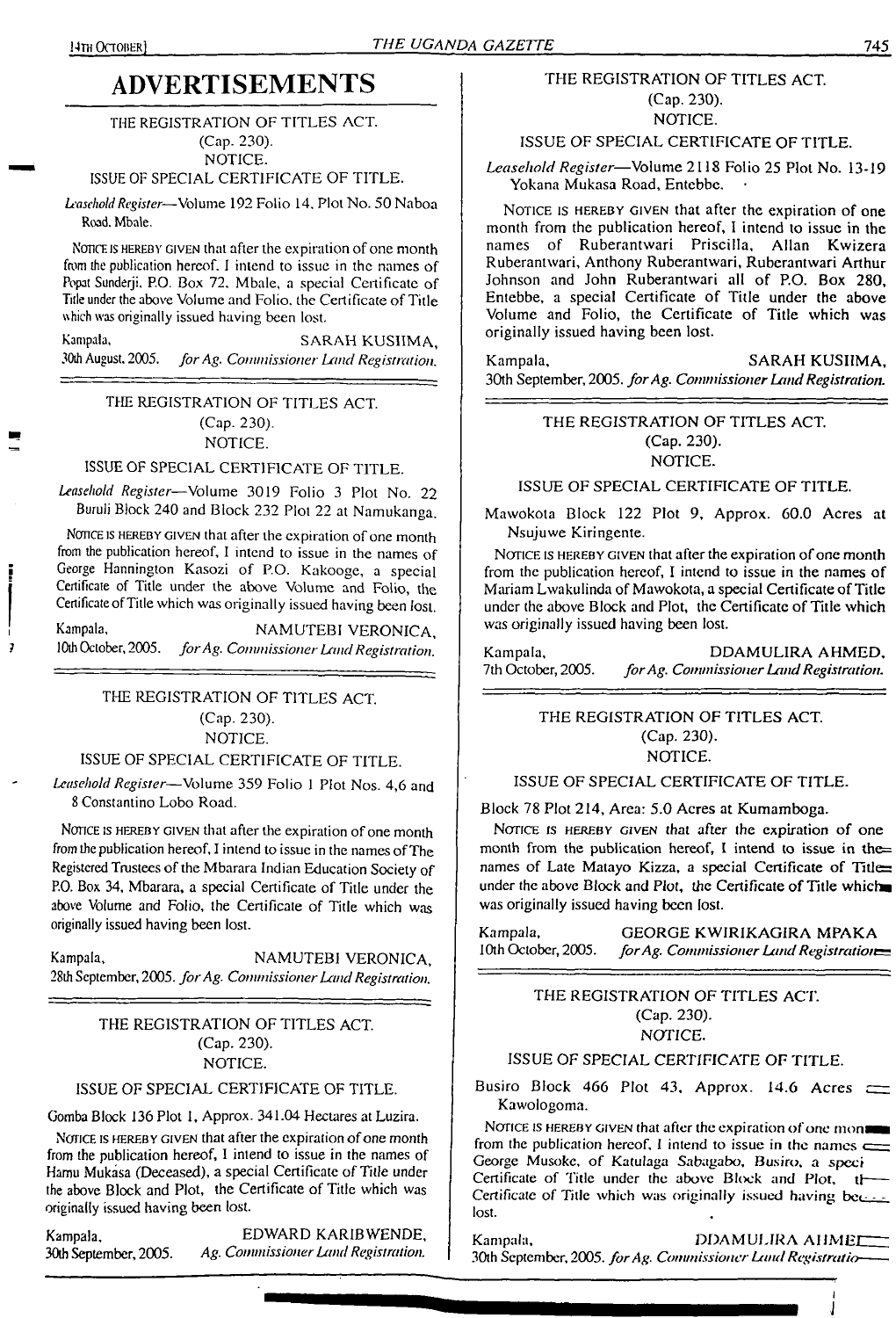#### THE REGISTRATION OF TITLES ACT.

(Cap. 230).

#### NOTICE.

#### ISSUE OF SPECIAL CERTIFICATE OF TITLE.

Gomba Block 97 Plot 1, Approx. 85.89 Acres at Maddu.

NOTICE IS HEREBY GIVEN that after the expiration of one month from the publication hereof, I intend to issue in the names of Samuel B. Iga Magambo (Administrator of the estate of the Late E. Catherine Nababi Adm. Cause No. 315 of 2002 of the High Court of Uganda), P.O. Box 2371, Kampala, a special Certificate of Title under the above Block and Plot, the Certificate of Title which was originally issued having been lost.

Kampala, DDAMULIRA AHMED, 29lh September, 2005. *forAg. Commissioner Land Registration.*

THE REGISTRATION OF TITLES ACT.

(Cap. 230).

#### NOTICE.

#### ISSUE OF SPECIAL CERTIFICATE OF TITLE.

Kyadondo Block 167 Plot 41, Approx. 60 Acres at Kiwale.

NOTICE IS HEREBY GIVEN that after the expiration of one month from the publication hereof, I intend to issue in the names of Musa Sebaduka, P.O. Box 597, Kampala, a special Certificate of Title under the above Block and Plot, the Certificate of Title which was originally issued having been lost.

Kampala, KAAHWA EDWARD TIBESIGWA, <sup>1</sup>9lh September, 2005. *forAg. Commissioner Land Registration.*

#### THE REGISTRATION OF TITLES ACT.

(Cap. 230).

#### NOTICE.

#### ISSUE OF SPECIAL CERTIFICATE OF TITLE.

Kyadondo Block 195 Plot 16, Approx. 22.0 Acres at Kyanja.

NOTICE IS HEREBY GIVEN that after the expiration of one month from the publication hereof, I intend to issue in the names of Ali Kamoga, a special Certificate of Title under the above Block and Plot, the Certificate of Title which was originally issued having been lost.

Kampala, DDAMULIRA AHMED,<br><sup>1</sup>th October, 2005. for Ag. Commissioner Land Registration. <sup>1</sup> th October, 2005. *forAg. CommissionerLandRegistration.*

#### THE REGISTRATION OF TITLES ACT. (Cap. 230). NOTICE.

#### ISSUE OF SPECIAL CERTIFICATE OF TITLE.

Busiro Block 424 Plot 77, Approx. 1.5 Acres.

NOTICE IS HEREBY GIVEN that after the expiration of one morth from the publication hereof, I intend to issue in the names of Francis Xavier Wagwebyasi Mukwaya, P.O. Box 103. Entebbe, a special Certificate of Title under the above Block and Pkt the Certificate of Title which was originally issued having been lost.

Kampala, SARAH KUSIIMA.<br>7th October, 2005. *for Ag. Commissioner Land Registration* 7th October, 2005. *forAg. Commissioner Land Registration.*

#### THE REGISTRATION OF TITLES ACT. (Cap. 230). NOTICE.

#### ISSUE OF SPECIAL CERTIFICATE OF TITLE.

Kyadondo Block 195 Plots 244 and 225 Approx. 6.51 Hectares at Kyanja.

NOTICE IS HEREBY GIVEN that after the expiration of one month from the publication hereof, I intend to issue in the names of Christopher Lubwama, Livingstone Sempala and George William Mayanja (Administrators of the Estate of the Late Eria Walusimbi), a special Certificate of Title under the above Block and Plot, the Certificate of Title which was originally issued having been lost.

Kampala, **GEORGE KWIRIKAGIRA MPAKA,**<br>6th October, 2005. for Ag. Commissioner Land Registration. 6th October. 2005. *forAg. Commissioner Land Registration*

#### THE REGISTRATION OF TITLES ACT (Cap. 230). NOTICE.

#### ISSUE OF SPECIAL CERTIFICATE OF TITLE.

Busiro Block 277 Plot 121. Approx. 10.1 Acres at Kigoma.

NOTICE IS HEREBY GIVEN that after the expiration of one month from the publication hereof, <sup>I</sup> intend to issue in the names of Homizida Sisagirwako Kalulc of Nsambya, a special Certificate of Title under the above Block and Plot, the Certificate of Title which was originally issued having been lost.

Kampala, GEORGE KWIRIKAGIRA MPAKA. 6th October, 2005. *forAg. Commissioner Land Registration.*

#### THE REGISTRATION OF TITLES ACT. (Cap. 230). NOTICE.

#### ISSUE OF SPECIAL CERTIFICATE OF TITLE.

Busiro Block 80 Plot 4. Approx. 30.0 Hectares at Luwami and Nanvubya.

NOTICE IS HEREBY GIVEN that after the expiration of one month from the publication hereof, I intend to issue in the names of Julaina Kikome, a special Certificate of Title under the abo\e Block and Plot, the Certificate of Title which was originally issued having been lost.

Kampala, GODLIVE NAYEBARE.<br>5th October, 2005. for Ag. Commissioner Land Registration. 5th October, 2005. *forAg. Commissioner Land Registration*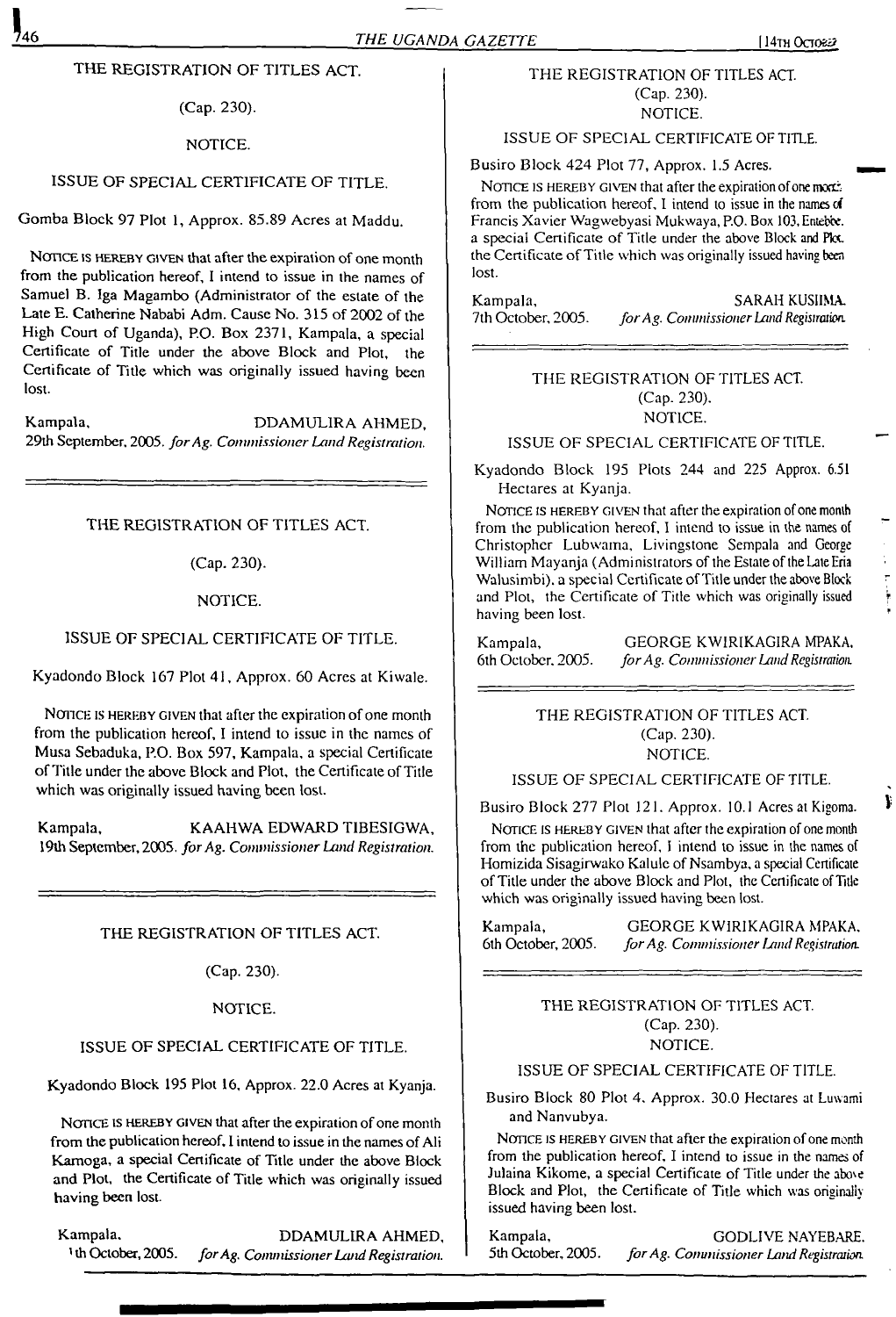#### IN THE HIGH COURT OF UGANDA AT KAMPALA (CIVIL DIVISION)

#### IN THE MATTER OF THE WINDING UP OF ERAM UGANDA LIMITED

AND

#### IN THE MATTER OF THE COMPANIES ACT, CAP. 110

#### COMPANIES CAUSE No. 09 OF 2005

#### ADVERTISEMENT OF PETITION BY MINORITY SHAREHOLDER

Notice is hereby given that a petition for an order that, Eram Uganda Limited be wound up or for such other orders as shall be just was presented to the High Court of Uganda, holden at Kampala on the 4th day of October, 2005, by Dr. Richard Mucunguzi care of M/s Pearl Advocates & Solicitors, 4th Floor Greenland Tower, Plot 30 Kampala Road, P.O. Box 28807 Kampala.

And that the said petition is directed to be heard before the High Court sitting at Kampala in Uganda on the 4th day of November, 2005; and any creditor or contributory of the said company desirous to support or oppose the making of an order on the said petition may appear at the time of the hearing in person or by his Advocate for that purpose and a copy of the petition will be furnished by the undersigned to any creditor, or contributory of the said company requiring such copy on payment of the regulated charge/fee for the same.

Dated at Kampala this 11th day of October, 2005.

NGABIRANO B. PRECIOUS, (Advocate for Petitioner) For and on behalf of M/s Pearl Advocates & Solicitors P.O. Box 28807, Kampala.

NOTE:

Any person who intends to appear on the hearing of the said petition must serve on or send by post to M/s Pearl Advocates & Solicitors at the address below the above named notice in writing of his intention to do so on the Petitioner or M/s Pearl Advocates & Solicitors.

The notice must state the name and address of the person, of, if a firm, the name and address of the firm, and must be signed by the person or firm or his or their Advocate (if any) and must be served, or if posted, in sufficient time to reach the above named Advocates not later than 5:00 O'clock in the afternoon of the 28th day of October, 2005.

A person who has failed to comply with this rule shall not, without the special leave of Court, be allowed to appear on the hearing of the petition. *Magistrate, Grad '*

#### THE REGISTRATION OF TITLES ACT. (Cap. 230). NOTICE.

ISSUE OF SPECIAL CERTIFICATE OF TITLE.

Busiro Block 302 Plot 17, Approx. 8.075 Hectares at Kigoma.

NOTICE IS HEREBY GIVEN that after the expiration of one month from the publication hereof, I intend to issue in the names of The Administrator General (Administrator of the Estate of the Late Kamadi Yiga, Adm. Cause No. 151 of 1984, of the High Court), a special Certificate of Title under the above Block and Plot, the Certificate of Title which was originally issued having been lost.

Kampala, GEORGE KWIRIKAGIRA MPAKA,<br>7th October, 2005. for Ag. Commissioner Land Registration. 7th October, 2005. *forAg. CommissionerLandRegistration.*

#### THE REGISTRATION OF TITLES ACT. (Cap. 230). NOTICE.

ISSUE OF SPECIAL CERTIFICATE OF TITLE.

Kyadondo Block 253 Plot 252, Approx. 0,41 of a Hectare at Lukuli.

NOTICE IS HEREBY GIVEN that after the expiration of one month from the publication hereof, I intend to issue in the names of Matiya Bazitya Matovu, P.O. Box 5817, Kampala, a special Certificate of Title under the above Block and Plot, the Certificate of Title which was originally issued having been lost.

Kampala, NAMUTEBI VERONICA, 30th September, 2005. *forAg. CommissionerLandRegistration.*

IN THE CHIEF MAGISTRATES COURT OF BUSHENYI AT BUSHENYI MISCELLANEOUS APPLICATION NO. BUS-00-CV-MA-0041 OF 2005

IN THE MATTER OF THE MONEY LENDERS' ACT (CAP. 273): THE MONEY LENDERS' (LICENCES AND CERTIFICATES) RULES

AND

IN THE MATTER OF AN APPLICATION FOR A CERTIFICATE AUTHORISING GRANT OF A MONEY LENDERS' LICENCE TO SHEEMA MICRO CASH LTD FOR THE YEAR 2006

#### NOTICE OF APPLICATION *(Under Section 3 ofthe Money Lenders' Act and Ride 3 of the Money Lenders (Licence and Certificates) Rides)*

Take Notice that this Court shall be moved on the 28th day of October, 2005 at 9:00 O'clock in the forenoon or as soon thereafter as the Counsel for the Applicant can be heard upon the application for the grant of a certificate authorising Sheema Micro Cash Ltd. to obtain a licence to carry on the business of money lending under the name and style of Sheema Micro Cash Ltd. at Bugongi *Trading Centre,* Bugongi, Sheema, Bushenyi.

Any person who wishes to raise any objection against such grant is notified to attend.

Dated at Bushenyi this 7lh day of October. 2005.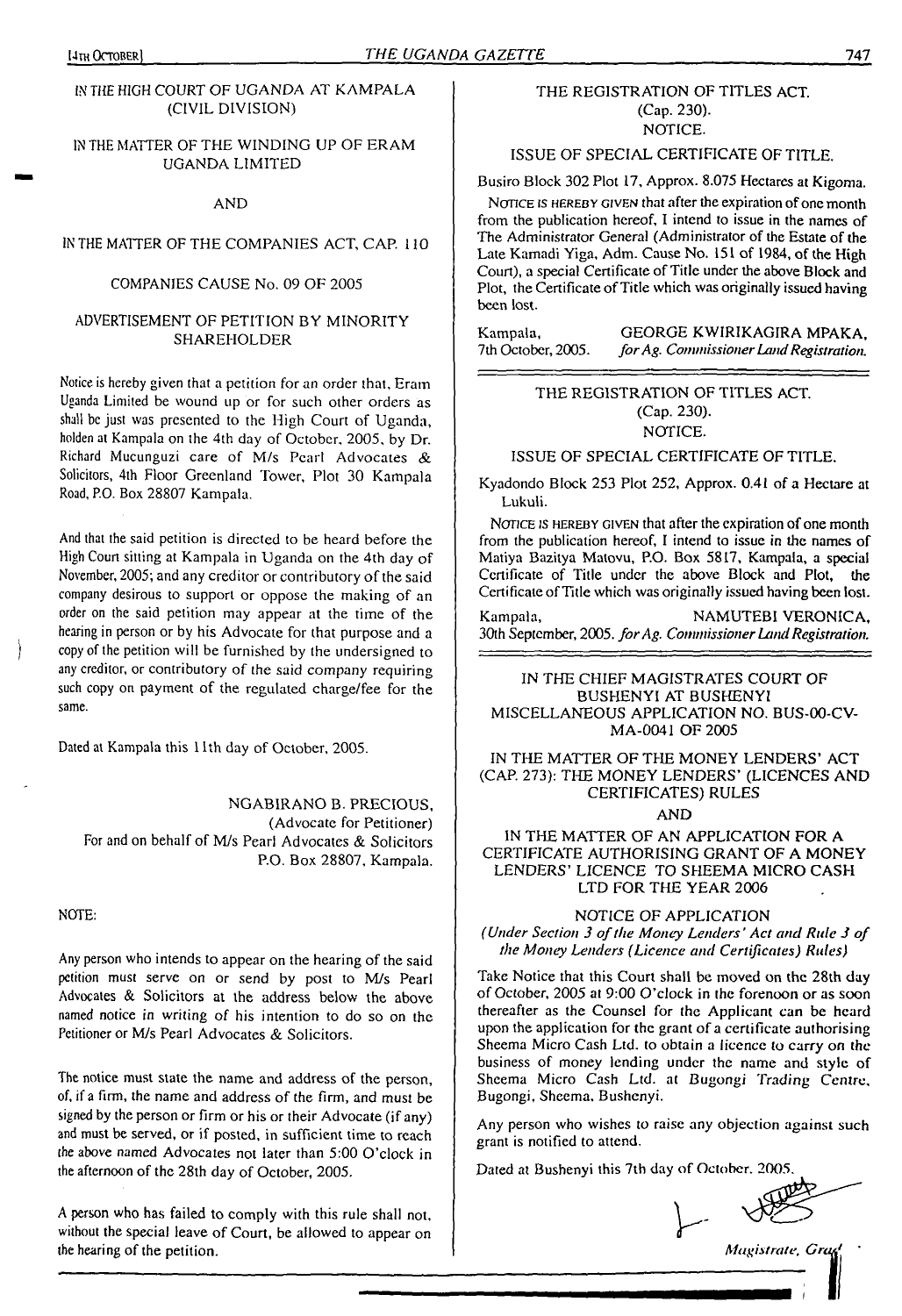THE REGISTRATION OF TITLES ACT.

(Cap. 230).

#### NOTICE.

#### ISSUE OF SPECIAL CERTIFICATE OF TITLE.

Kyadondo Block 214 Plot 2489, Approx. 0.102 Acres at Manyangwa.

NOTICE IS HEREBY GIVEN that after the expiration of one month from the publication hereof, I intend to issue in the names of Arsen Nzabakurikiza and Jane Nzabakurikiza, P.O. Box 5, Kabale, a special Certificate of Title under the above Block and Plot, the Certificate of Title which was originally issued having been lost.

Kampala, DDAMULIRA AHMED, 11th October, 2005. *forAg. Commissioner Land Registration.*

#### THE REGISTRATION OF TITLES ACT.

#### (Cap. 230).

#### NOTICE.

#### ISSUE OF SPECIAL CERTIFICATE OF TITLE.

Kibuga Block 10 Plot 532, Approx. 1.0 Acres at Namirembe.

NOTICE IS HEREBY GIVEN that after the expiration of one month from the publication hereof, I intend to issue in the names of Adelaide Kamni Bosa (Administrator of the estate of late G.R. Bosa), a special Certificate of Title under the above Block and Plot, the Certificate of Title which was' originally issued having been lost.

Kampala, SARAH KUSIIMA, SARAH KUSIIMA, 14th October, 2005. for Ag. Commissioner Land Registration. 14th October, 2005. *forAg. CommissionerLandRegistration.*

THE REGISTRATION OF TITLES ACT.

(Cap. 230).

#### NOTICE.

#### ISSUE OF SPECIAL CERTIFICATE OF TITLE.

Busiro Block 274 Plot 56, Approx. 26.3 Hectares.

NOTICE IS HEREBY GIVEN that after the expiration of one month from the publication hereof. I intend to issue in the names of Ezekyeri Male Mukasa (Deceased), a special Certificate of Title under the above Block and Plot, the Certificate of Title which was originally issued having been lost.

Kampala, NAMUTEBI VERONICA, 30th September, 2005. *forAg. Commissioner Land Registration.*

#### THE REGISTRATION OF TITLES ACT. (Cap. 230). NOTICE.

#### ISSUE OF SPECIAL CERTIFICATE OF TITLE.

Kyadondo Block 197 Plot 89, Approx. 5.0 Acres at Kitetika.

NOTICE IS HEREBY GIVEN that after the expiration of one model from the publication hereof, I intend to issue in the names of A Nnyanzi, C. Sekisambu and S. Sentamu (Administrators of the estate of the late Erukana Kaisibante Kanakulya Admn. Care No. 81/89), a special Certificate of Title under the above Bloi and Plot, the Certificate of Title which was originally isstai having been lost.

Kampala, GEORGE KWIRIKAGIRA MPAKA 26lh September, 2005. *forAg. Commissioner LandRegistration*

#### IN THE MATTER OF THE BIRTH AND DEATH REGISTRATION ACT (CAP. 309)

#### AND

#### IN THE MATTER OF CHANGE OF NAME BY AMINA NYIRABAKUNZI

Know ye all men by these presents which are intended to be registered with the Registrar of Documents in Uganda that <sup>I</sup> the undersigned Amina Nyirabakunzi of P.O. Box 7699 Kampala, Uganda who was lately known by names of Amina Nyirabakunzi Kasibante do hereby on behalf of myself formally and wholly or absolutely renounce, relinquish, abandon and discontinue the use of my said former name of Amina Nyirabakunzi Kasibante and adopt the name Amina Nyirabakunzi and in lieu and place thereof substitute, assume and adopt the name of Amina Nyirabakunzi from the date hereof and shall hereafter be called, referred to, known, distinguished and designated b) my true names of Amina Nyirabakunzi in all documents, records, deeds, writings, proceedings, dealings, transactions. } matters and things whatsoever and upon all occasions and for the purpose of evidencing such assumption of my names I hereby declare that I shall at all times hereinafter in all records, deeds, documents and other writings in all acts, suits and proceedings as well as in all dealings and transactions, matters and things whatsoever and upon all occasions use and subscribe the said names of Amina Nyirabakunzi in lieu of my former name of Amina Nyirabakunzi Kasibante.

And I therefore hereby expressly authorise and require all persons whomsoever at all times to designate, describe, address and refer to me by my said rightful names of Amina Nyirabakunzi.

In witness wherefore I have hereto subscribed my proper names of Amina Nyirabakunzi this 7th day of October. 2005.

Signed, sealed and delivered by the above named Amina Nyirabakunzi at Kampala this 7th day of October. 2005.

> AMINA NYIRABAKUNZI. *Renounces*